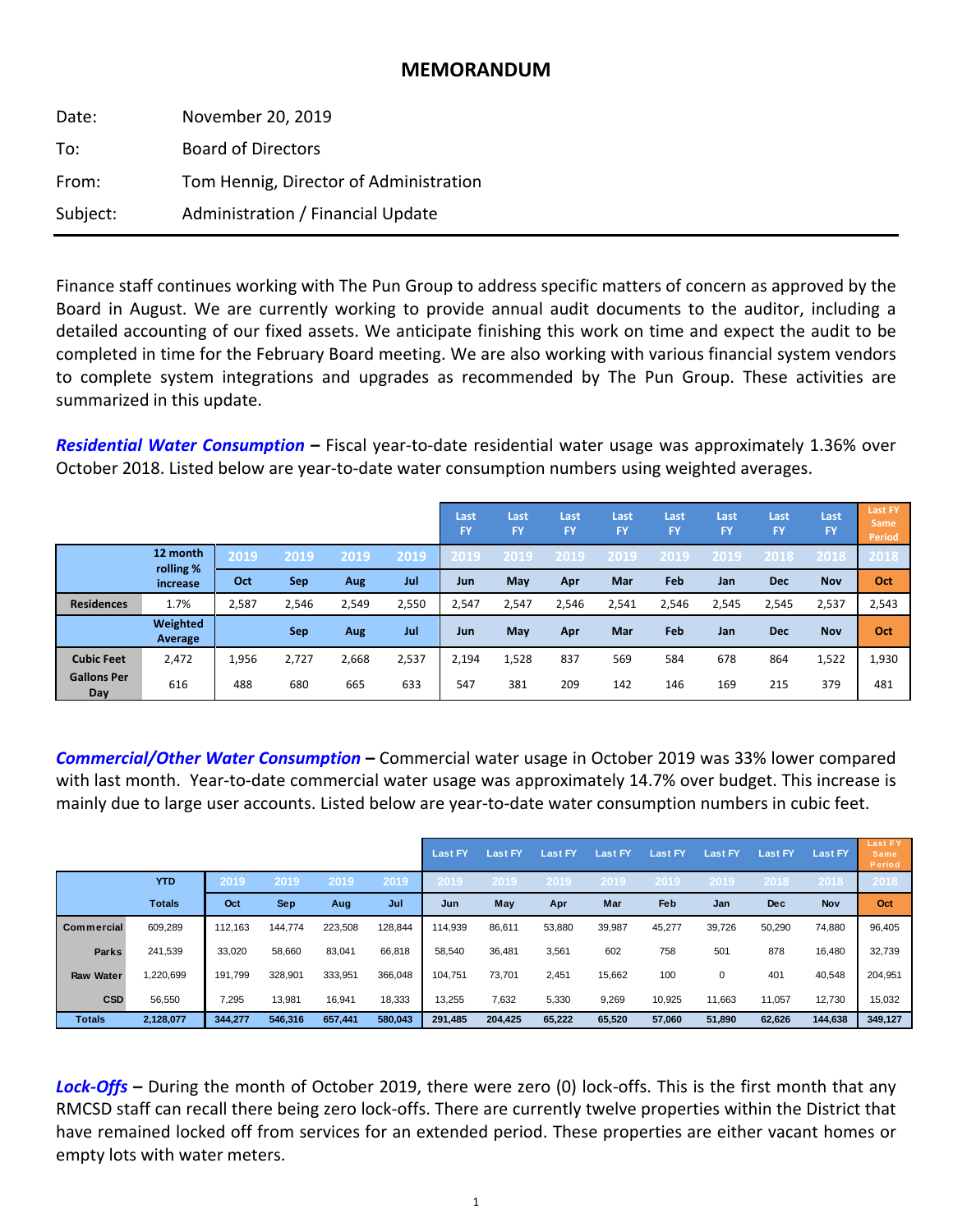*Connection Fees* **–** Developers paid \$120,537 for eight connections in October 2019.

*Aging Report* **–** Amounts past due of more than sixty (60) days totals \$15,035. Half of this amount is due from a single undeveloped property, which we expect to be current by December's Board meeting. There are \$6,807 in amounts past-due from old ownership change accounts. Most of the past due revenue has set in a dormant account status and will be very difficult, if at all possible, to collect.

*Summary of Reserve Accounts as of October 31, 2019 –* The ending balance of the District's reserve accounts is \$5,789,696 as of October 31<sup>st</sup>, 2019, and it is an increase of \$56,632 compared with last month. Staff continues to validate all reserve contributions and expects there will be additional adjustments as we continue to identify past practices for allocation of monthly interest and sales revenue. We expect this activity to take place as part of the FY 2018‐19 yearend closing process. Staff continues to work on a detailed analysis of all reserve funds and plans to prepare a report for the Finance Committee review in early 2020.

## *Reserve Fund Balances*

| <b>Reserve Descriptions</b>                     | <b>Fiscal Yr Beg Balance</b><br>7/1/2019 | <i><u><b>Increases</b></u></i> | <b>Decreases</b> | <b>Period End Balance</b><br>10/31/2019 |
|-------------------------------------------------|------------------------------------------|--------------------------------|------------------|-----------------------------------------|
| Water Capital Replacement (200-2505)            | 1,579,551                                | 88,296                         |                  | 1,667,847                               |
| Sewer Capital Replacement (250-2505)            | 2,836,178                                | 133,881                        | 1,756            | 2,968,303                               |
| Drainage Capital Replacement (260-2505)         | 28,898                                   |                                | 17,029           | 11,869                                  |
| <b>Security Capital Replacement (500-2505)</b>  | 100,635                                  | 39                             | 7,784            | 92,891                                  |
| Admin Capital Replacement (xxx-2505-99)         | 87.210                                   |                                |                  | 87,210                                  |
| Sewer Capital Improvement Connection (250-2500) | 4,209                                    |                                |                  | 4,209                                   |
| Capital Improvement (xxx-2510)                  | 388,502                                  | 143,048                        | 39               | 531,511                                 |
| <b>Water Supply Augmentation (200-2511)</b>     | 1,719,244                                | 144,876                        | 690,818          | 1,173,302                               |
| WTP Construction Fund Reserve (200-2513)        | $-743,314$                               | 65,009                         | 73,840           | $-752,145$                              |
| Security Impact Fee Reserves (500-2513)         | $-7,450$                                 | 18,000                         | 5,850            | 4,700                                   |
| <b>Total Reserves</b>                           | 5,993,663                                | 593,150                        | 797,117          | 5,789,696                               |

#### *Inter‐fund Borrowing Balances*

|                                          | <b>Fiscal Yr Beg</b><br><b>Balance</b> | <b>YTD</b>      | <b>YTD</b> | <b>Period End Balance</b> |
|------------------------------------------|----------------------------------------|-----------------|------------|---------------------------|
| <b>Inter-fund Borrowing</b>              | 7/1/2019                               | <b>Interest</b> | Repayment  | 10/31/2019                |
| <b>WTP Construction Loan from Sewer</b>  | 856,042                                | 6,424           | 47,001     | 809,040                   |
| <b>WTP Construction Loan from WSA</b>    | 285,353                                | 2,141           | 15,667     | 269,686                   |
| Security N. Gate Loan from Drainage Fund | 18,341                                 | 119             | 7,612      | 10,729                    |
| <b>Total Inter-fund Borrowing</b>        | 1,159,736                              | 8,684           | 70,280     | 1,089,455                 |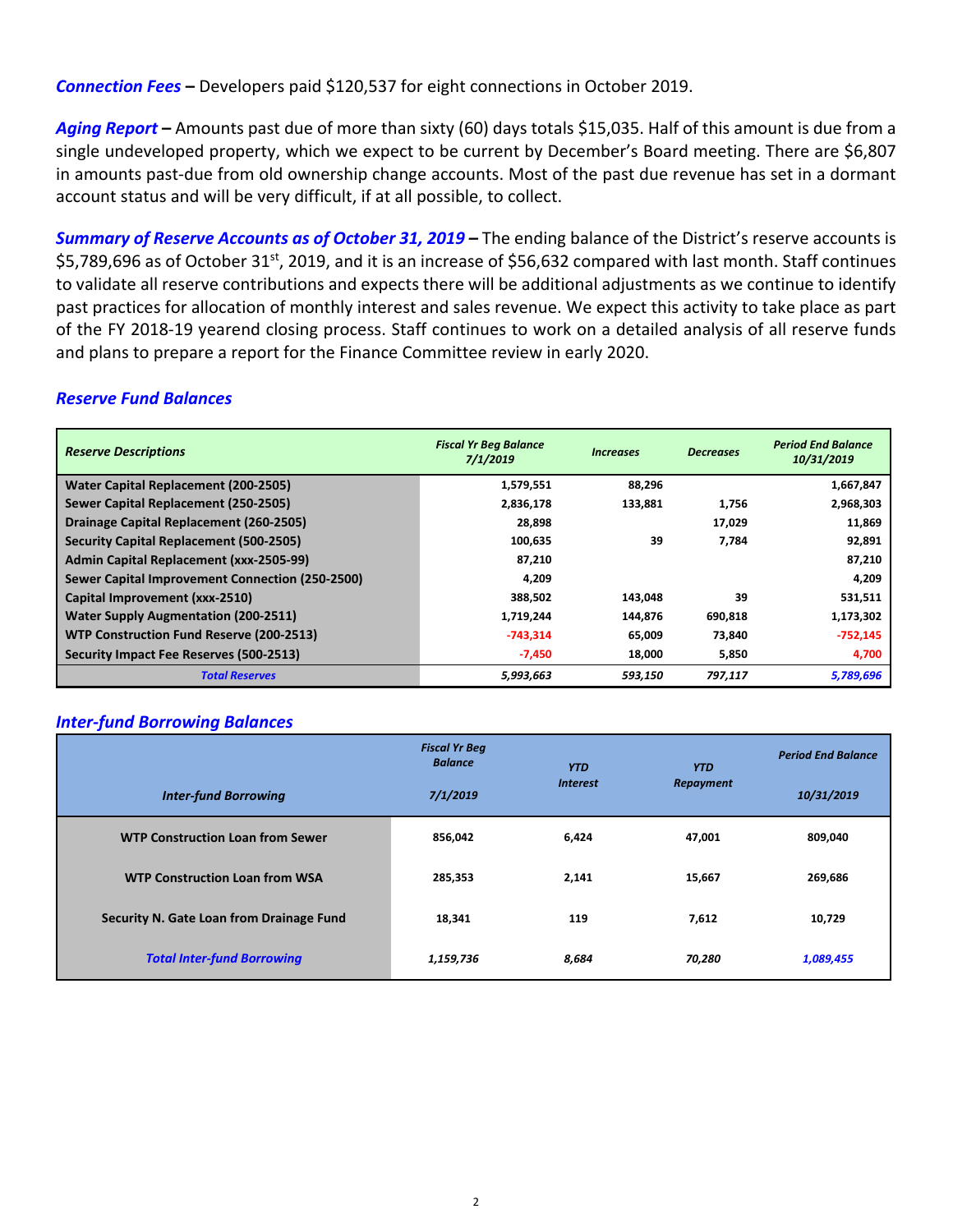### *Budget to Actual Comparison Details (year‐to‐date through October 31, 2019)*

#### *Revenues*

**Water Charges,** year‐to‐date, are *above* **budget \$9,584 or 0.4% Sewer Charges,** year‐to‐date, are *below* **budget \$9,639 or (0.7%) Drainage Charges,** year‐to‐date, are *above* **budget \$1,552 or 0.9% Solid Waste Charges,** year‐to‐date, are *above* **budget \$1,716 or 0.2% Security Charges,** year‐to‐date, are *above* **budget \$1,824 or 0.2%**

#### *Expenses*

The District's overall expenditures for FY 2019‐20 are \$68,867 below budget through October 2019. We will continue to focus on closing FY 2018‐19 and preparing for the annual audit.

#### *Reserve Fund Purchases authorized by the General Manager*

There were no additional reserve fund purchase authorizations during the month of October.

### *Finance Committee Update*

Staff met with the Finance committee on November 5<sup>th</sup>.

- Discussed requested changes to the water use report format, which was published November 15, 2019.
- Reviewed the progress of various Financial Systems Integrations recommended by The Pun Group.
- Informed the Committee on the release of the RFP for the Cost Allocation Plan consulting services.
- Provided the Committee suggested changes to the monthly utility statement and statement mailing processes.
- Provided the Committee with an overview of plans for contracting for Payroll services.
- Informed the Committee on the status of the recycled and raw water rate study contract.
- Received direction from the Committee to provide a mid-year budget report with year-end projections and budget adjustments.

#### *Administrative Initiatives*

#### *Financial Systems Integrations*

In addition to the consulting work being completed by The Pun Group (TPG), District Finance staff continue working to complete several technology-related systems integrations. At the request of the Finance Committee, below is brief summary of each initiative. Each project was discussed with TPG as needed to increase productivity and eliminate processing errors.

#### *Purchasing System Upgrades*

Aestiva Purchasing program enhancements were identified as a significant opportunity to eliminate several redundant steps in the procurement processes. Staff elected to purchase Aestiva's Accounts Payable Automation module, which eliminates several steps involving manual data entry and processing of paperwork. The cost of the module is \$13,000 and funded by the admin contingency budget. This system upgrade will be completed in December.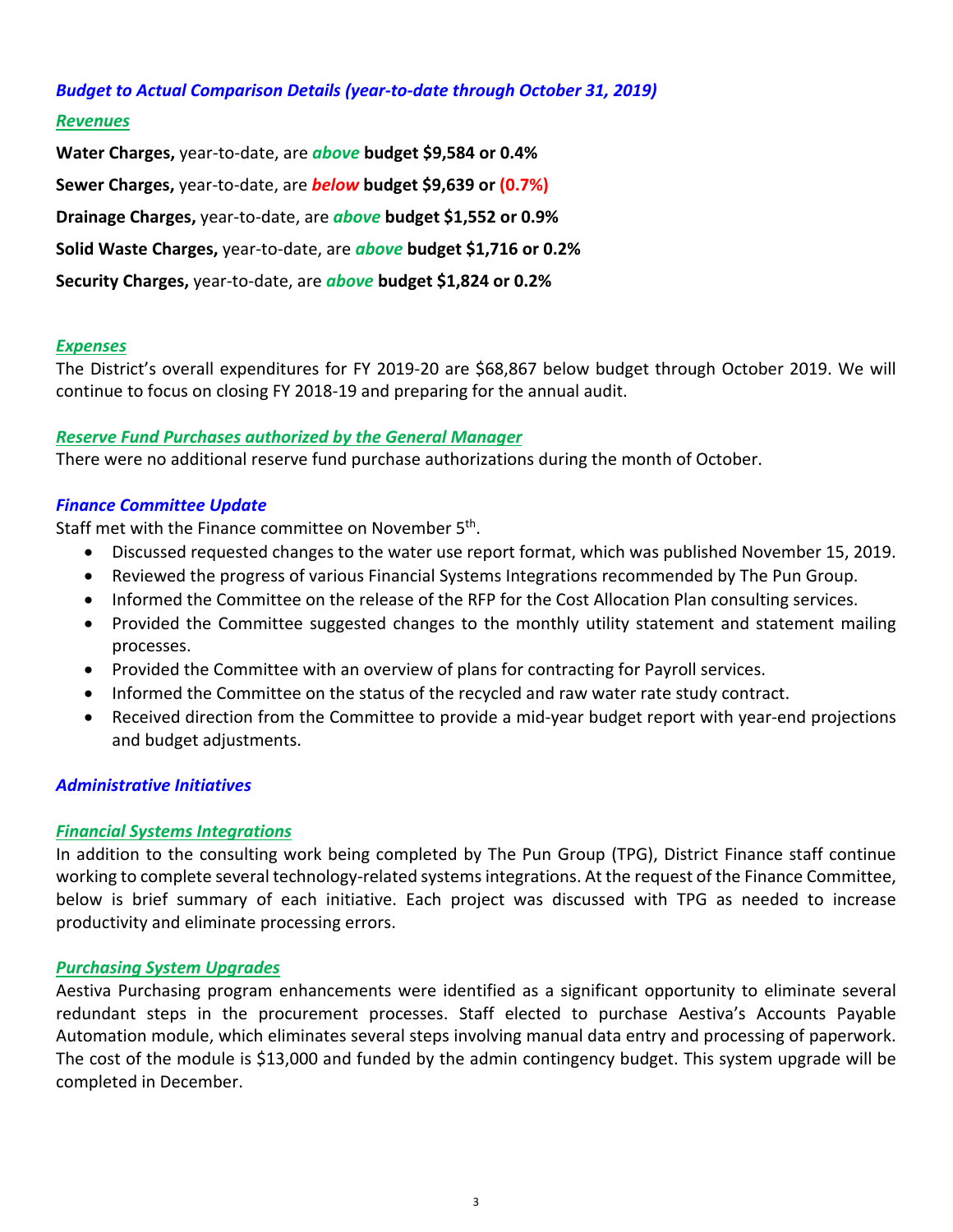## *Cost Allocation Plan RFP Award*

Based on the recommendation from The Pun Group, Finance staff developed and released a Request for Proposal (RFP) for developing a formal Cost Allocation Plan for the District. The overall objective of this project is to conduct an overhead costs analysis on the District's allocation process to accurately reflect the true level of service in each cost center so that the District can identify and update the process of how direct and indirect support services are provided through the organization and their associated costs. A comprehensive Cost Allocation Plan will provide an analytical and data‐driven basis for the allocation of the costs associated with providing support to operating groups within the District to ensure the maximum appropriate cost recovery is achieved.

A Cost Allocation Plan is a salient analytical tool in many financial decision‐making situations for the District including:

- Submission and documentation provision for bond covenant
- Providing useful benchmarks for rate-making as well as planning
- Full cost hourly labor rates will appropriately include indirect costs for RMCSD staff work on non-District projects
- Analyzing the costs of contracting for services versus performing services in‐house
- Recovering the total costs (direct and indirect) associated with implementing grant programs; billing timely and accurately on cost reimbursement grants
- Monitoring spending level on restricted funds

The District posted the RFP with a due date of November 13<sup>th</sup>, 2019, on its website and the CSDA website. The District received four (4) proposals. The District staff evaluated the proposals based on the following criteria:

- Understanding of the work required by the District
- Quality, clarity, and responsiveness of the proposal
- Demonstrated competence and professional qualifications necessary for successfully performing the work required by the District
- Recent experience in successfully performing similar services
- Proposed approach and methodology in completing the work
- References
- Background and related experience of the specific individuals assigned to this project.
- Proposed compensation

Finance staff and The Pun Group have reviewed and rated the RFP responses. The consensus of the group was that ClearSource is the best‐suited of the four vendors to conduct the study and provide the plan that will work for RMCSD. ClearSource ranked highest in five of the eight rating categories. The cost of the contract with ClearSource isset not to exceed \$8,400 and funded through the District's consulting budget for the current fiscal year. This work will be completed in February, which will coincide with the release of the Prop 218 Notice associated with the Fiscal Year 2020‐21 budgeting process.

## *Utility Billing Statement Changes*

District Utility Billing statements are currently printed, folded, stuffed, and delivered to the post office by office staff. The equipment used for this process is very outdated and will need to be purchased if we continue to utilize staff for this activity. Instead of purchasing new equipment, staff researched the option of sourcing the work to a third-party pre-sort vendor who specializes in mailing statements. After a detailed review of the options, staff determined the District would save \$20,000 annually on doing this work in‐house. The savings include a reduction in postage, material and staff time. Taking this initiative will provide for consistent production of the monthly statements as well as allowing to be more focused on customer service.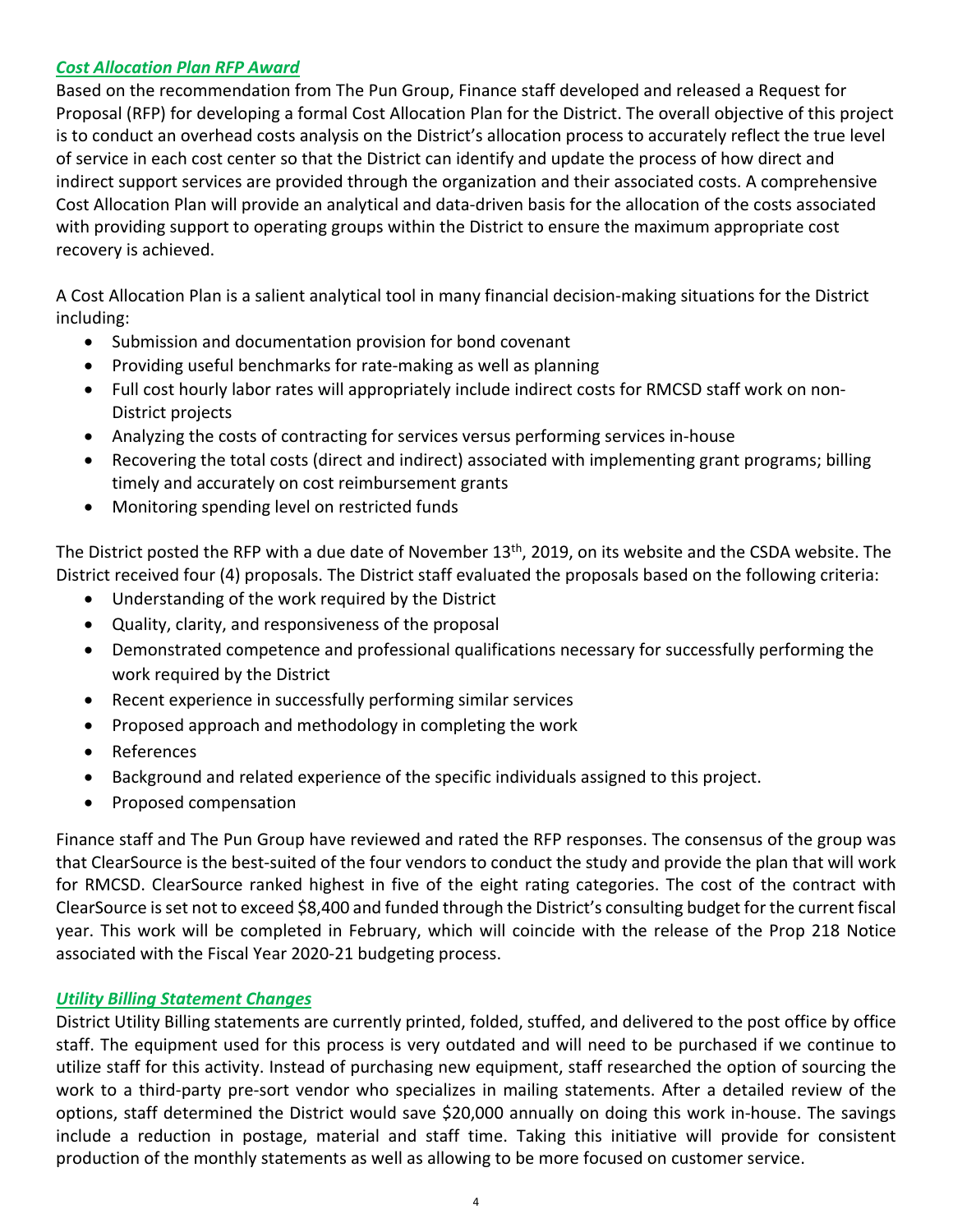#### *Payroll Processing Changes*

The District relies on paying staff with paper timesheets, manual payroll data entry, and in‐house payroll processing. This type of employee compensation system is outdated and creates a situation whereby we are placing a significant responsibility with a single staff member. Upon a recent departure of an employee, Administrative staff has identified several opportunities for improvement in these processes by contracting for payroll automation services. For the majority of public and private agencies, the size of RMCSD, outsourcing these services provides a stable and consistent method for managing payroll and HR services. We are currently reviewing our options for choosing between three (3) nationally based companies with a long history of providing these services efficiently and economically. During the next few weeks, the staff expects to select a vendor and implement this change.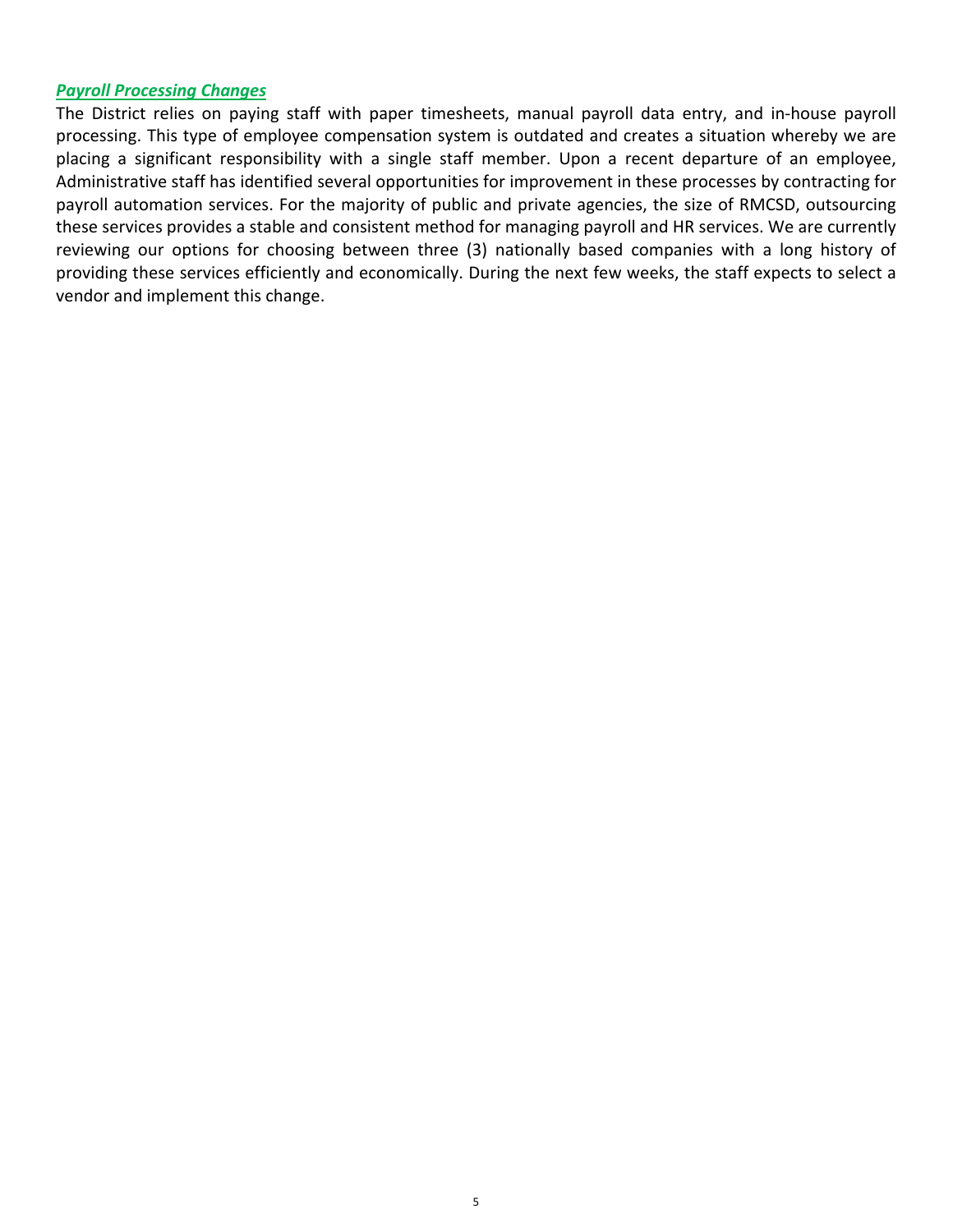# RANCHO MURIETA CSD Summary of All CSD Funds For the Four Months Ending 10/31/2019 Budget to Actual Comparison Detail

| Description                                                         | Period<br>Budget | Period<br>Actual | <b>YTD</b><br><b>Budget</b> | <b>YTD</b><br>Actual | <b>YTD Budget</b><br>(Over)/Under | Annual<br><b>Budget</b> |
|---------------------------------------------------------------------|------------------|------------------|-----------------------------|----------------------|-----------------------------------|-------------------------|
| Charges for Services - Residential                                  | \$473,957        | \$478,119        | \$1,970,063                 | \$1,975,100          | (\$5,037)                         | \$5,540,771             |
| Charges for Services - Commercial                                   | 51,775           | 38,961           | 238,745                     | 259,752              | (21,006)                          | 586,254                 |
| <b>Availability Charges</b>                                         | 0                | 0                | 0                           | 0                    | 0                                 | 460                     |
| Sales Other                                                         | 700              | 722              | 2,800                       | 3,585                | (785)                             | 8,400                   |
| <b>CIA Ditch Service Charges</b>                                    | 0                | 0                | 0                           | 0                    | 0                                 | 1,800                   |
| <b>Property Taxes</b>                                               | 0                | 0                | 0                           | 0                    | 0                                 | 674,370                 |
| Property Taxes (Reserve Alloc)                                      | 0                | 0                | 0                           | 0                    | 0                                 | (82,000)                |
| <b>Total General Income</b>                                         | 526,432          | 517,802          | 2,211,608                   | 2,238,437            | (26, 828)                         | 6,730,055               |
| Interest Income                                                     | 2,970            | 0                | 3,030                       | 78                   | 2,952                             | 10,765                  |
| <b>Total Earnings Income</b>                                        | 2,970            | 0                | 3,030                       | 78                   | 2,952                             | 10,765                  |
| Meter Installation Fee                                              | 0                | 0                | 4,800                       | 28,095               | (23, 295)                         | 4,800                   |
| <b>Inspection Fees</b>                                              | 0                | 0                | 1,518                       | 9,488                | (7,970)                           | 5,693                   |
| <b>Telephone Line Contracts</b>                                     | 598              | 0                | 2,392                       | 1,716                | 675                               | 7,175                   |
| Fines/Rule Enforcement                                              | 175              | 175              | 700                         | 700                  | 0                                 | 2,100                   |
| Late Charges                                                        | 6,450            | 2,606            | 25,800                      | (6,086)              | 31,886                            | 77,400                  |
| <b>Title Transfer Fees</b>                                          | 1,350            | 6,450            | 5,400                       | 15,900               | (10, 500)                         | 16,200                  |
| Security Gate Bar Code Income                                       | 650              | 0                | 2,600                       | 1,650                | 950                               | 7,800                   |
| <b>Project Reimbursement</b><br>Misc Income                         | 2,182<br>1,208   | 456<br>496       | 8,728<br>4,833              | 13,567<br>4,222      | (4,839)                           | 26,184<br>14,500        |
| <b>Total Other Income</b>                                           | 12,613           |                  | 56,771                      |                      | 611                               |                         |
| <b>TOTAL REVENUE</b>                                                |                  | 10,182           |                             | 69,252               | (12, 481)                         | 161,851                 |
|                                                                     | 542,015          | 527,985          | 2,271,409                   | 2,307,767            | (36, 357)                         | 6,902,671               |
| Salaries & Wages                                                    | 185,250          | 178,400          | 747,096                     | 703,667              | 43,429                            | 2,495,975               |
| <b>Employer Costs</b>                                               | 48,708           | 46,334           | 195,223                     | 185,285              | 9,938                             | 608,878                 |
| Payroll Taxes                                                       | 12,103           | 2,710            | 48,562                      | 39,048               | 9,514                             | 173,281                 |
| <b>Other Employer Costs</b>                                         | 13,114           | 10,447           | 53,430                      | 43,544               | 9,886                             | 161,318                 |
| <b>Pension Expense</b>                                              | 35,592           | 6,350            | 142,168                     | 108,647              | 33,521                            | 445,443                 |
| <b>Tuition Reimbursement</b>                                        | 0                | 0                | 0                           | 0                    | 0                                 | 2,870                   |
| <b>Total Employee Services</b>                                      | 294,767          | 244,241          | 1,186,478                   | 1,080,190            | 106,288                           | 3,887,766               |
| <b>Clerical Services</b>                                            | 5,100            | 11,719           | 20,400                      | 55,057               | (34, 657)                         | 61,350                  |
| Recruitment                                                         | 1,505            | 411              | 6,020                       | 2,175                | 3,845                             | 18,060                  |
| <b>Travel/Meetings</b>                                              | 1,740            | 337              | 7,460                       | 1,938                | 5,522                             | 21,880                  |
| <b>Office Supplies</b>                                              | 2,470            | 3,533            | 9,880                       | 11,839               | (1,959)                           | 29,640                  |
| <b>CWRS Contract Charges</b>                                        | 52,662           | 51,300           | 210,650                     | 205,200              | 5,449                             | 631,949                 |
| Mail Machine Lease                                                  | 0                | 695<br>1.901     | 700                         | 695                  | 5                                 | 2,800                   |
| Copy Machine Maintenance<br>Insurance                               | 1,520<br>12,247  | 11,641           | 6,080<br>48,986             | 7,809<br>46,565      | (1,729)<br>2,421                  | 18,240<br>146,958       |
| Postage                                                             | 1,500            | 1,500            | 6,000                       | 6,000                | 0                                 | 18,000                  |
| Telephones                                                          | 4,120            | 1,124            | 16,480                      | 14,279               | 2,201                             | 49,439                  |
| Memberships                                                         | 2,750            | 1,191            | 8,460                       | 2,888                | 5,572                             | 19,325                  |
| Audit                                                               | 0                | 0                | 0                           | 0                    | 0                                 | 16,275                  |
| Legal                                                               | 11,250           | 5,809            | 28,400                      | 14,124               | 14,276                            | 155,950                 |
| Training/Safety                                                     | 6,150            | 4,078            | 19,850                      | 9,318                | 10,532                            | 53,200                  |
| <b>Community Communications</b>                                     | 4,500            | 0                | 7,500                       | 0                    | 7,500                             | 13,700                  |
| Equipment Maint                                                     | 50               | 155              | 3,150                       | 771                  | 2,379                             | 3,550                   |
| Consulting<br><b>CIA Ditch Operations</b>                           | 13,700<br>250    | 8,628<br>240     | 31,000<br>1,000             | 28,049<br>838        | 2,951<br>163                      | 102,400<br>3,000        |
| <b>Total Administrative Services</b>                                | 121,514          | 104,262          | 432,016                     | 407,545              | 24,471                            | 1,365,716               |
|                                                                     |                  |                  |                             |                      |                                   |                         |
| Uniforms                                                            | 1,630            | 2,126            | 5,920                       | 5,682                | 238                               | 17,560                  |
| <b>Equipment Repairs</b><br><b>Building/Grounds Maint/Pest Cntr</b> | 400<br>2,665     | 4,027<br>3,528   | 1,600<br>10,740             | 4,600<br>14,787      | (3,000)                           | 4,800<br>32,315         |
| <b>Bar Codes</b>                                                    | 0                | 75               | 2,300                       | 5,125                | (4,047)<br>(2,825)                | 6,900                   |
| Vehicle Maint                                                       | 3,750            | (6, 101)         | 15,000                      | 12,651               | 2,349                             | 45,000                  |
| Vehicle Fuel                                                        | 3,250            | 3,032            | 13,000                      | 9,992                | 3,008                             | 47,000                  |
| Vehicle Lease                                                       | 397              | 0                | 1,587                       | 0                    | 1,587                             | 4,762                   |
| Off Duty Sheriff                                                    | 3,000            | 4,140            | 6,000                       | 7,907                | (1,907)                           | 8,000                   |
| Power                                                               | 25,625           | 23,759           | 119,290                     | 121,533              | (2, 243)                          | 297,320                 |
|                                                                     |                  |                  |                             |                      |                                   |                         |

.FY19-20.CSD.BUDGET-ACTUAL MO\_YTD DETAIL BY FUND